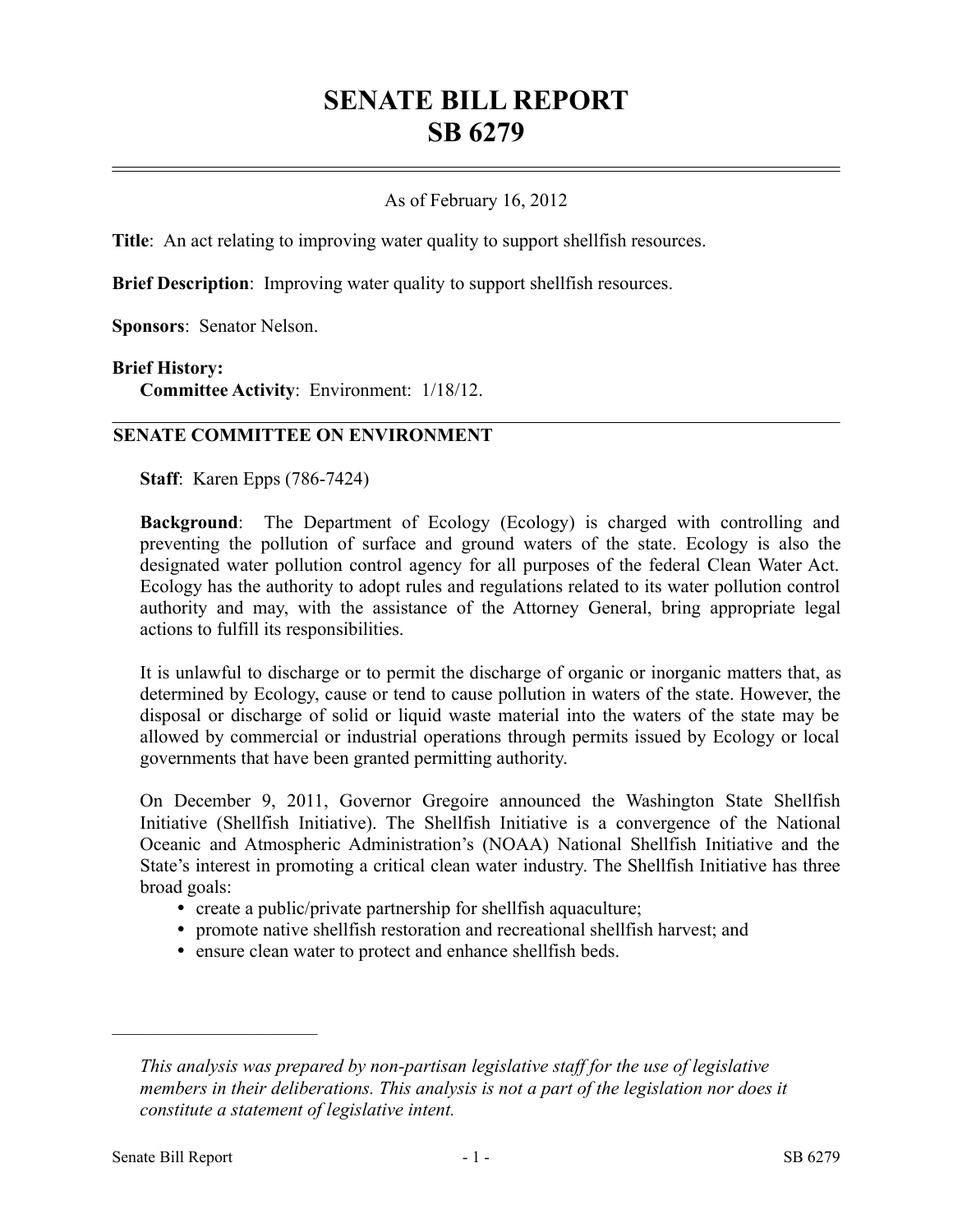**Summary of Bill**: Ecology must cooperate with other entities conducting research on and evaluating the potential for mitigating water pollution in impaired water bodies through natural methods. Ecology may implement pollutant credit and trading mechanisms as an element of a water quality clean-up plan.

Ecology must submit a report to the Legislature by December 31, 2012, on the following:

- a progress report on the review by the Washington sea grant of the scientific basis for management decisions to balance land use interests, environmental protection, and coastal development needs;
- a progress report on the pilot projects and the model permitting program established as part of the Washington shellfish initiative;
- a progress report on the work by local governments to create sustainable pollution identification and correction programs;
- an update on the pollution action team and its efforts to improve water quality protections; and
- the evaluation to date by Ecology of the potential for implementing pollutant trading and credit mechanisms.

## **Appropriation**: None.

**Fiscal Note**: Requested on January 16, 2012.

## **Committee/Commission/Task Force Created**: No.

**Effective Date**: Ninety days after adjournment of session in which bill is passed.

**Staff Summary of Public Testimony**: PRO: After the Governor declared the Shellfish Initiative on December 9, 2011, there appears to be a missing piece, a report to the Legislature to see if the Initiative improves water quality, remediates on-site sewage systems which are failing, and protecting habitat. It is important to take a look at what progress is being made under the Initiative. This bill provides the Legislature with a role in the Initiative. This bill is a positive way to support the Initiative. Bivalves, as filter-feeders, remove nitrogen from the water, which is one way to improve water quality. The bivalves are then turned into compost and conveyed back up into the watershed as poultry feed. It is important to mitigate pollution but also not create new pollution from bivalves. Conceptually, a credit system could be used in Budd Inlet to restore oysters, to provide natural filtration and complex habitat to support other species, and be used to assist a water treatment plant to meet more stringent nitrogen requirements. Chesapeake Bay is reintroducing oysters and using shellfish farming to mitigate the nitrogen. Virginia has made great strides in establishing a nitrogen trading program. Totten Inlet is probably the most intensively farmed inlet for shellfish, but a recent environmental impact statement showed that the inlet can support more shellfish. The Initiative addresses water quality and establishes a model permitting program. The nutrient trading program is a win-win for everyone. Mollusk farming actually reduces nitrogen pollution. Restoring the Olympia oyster, providing healthy native shellfish beds, and providing well-managed farms provide important ecosystem services.